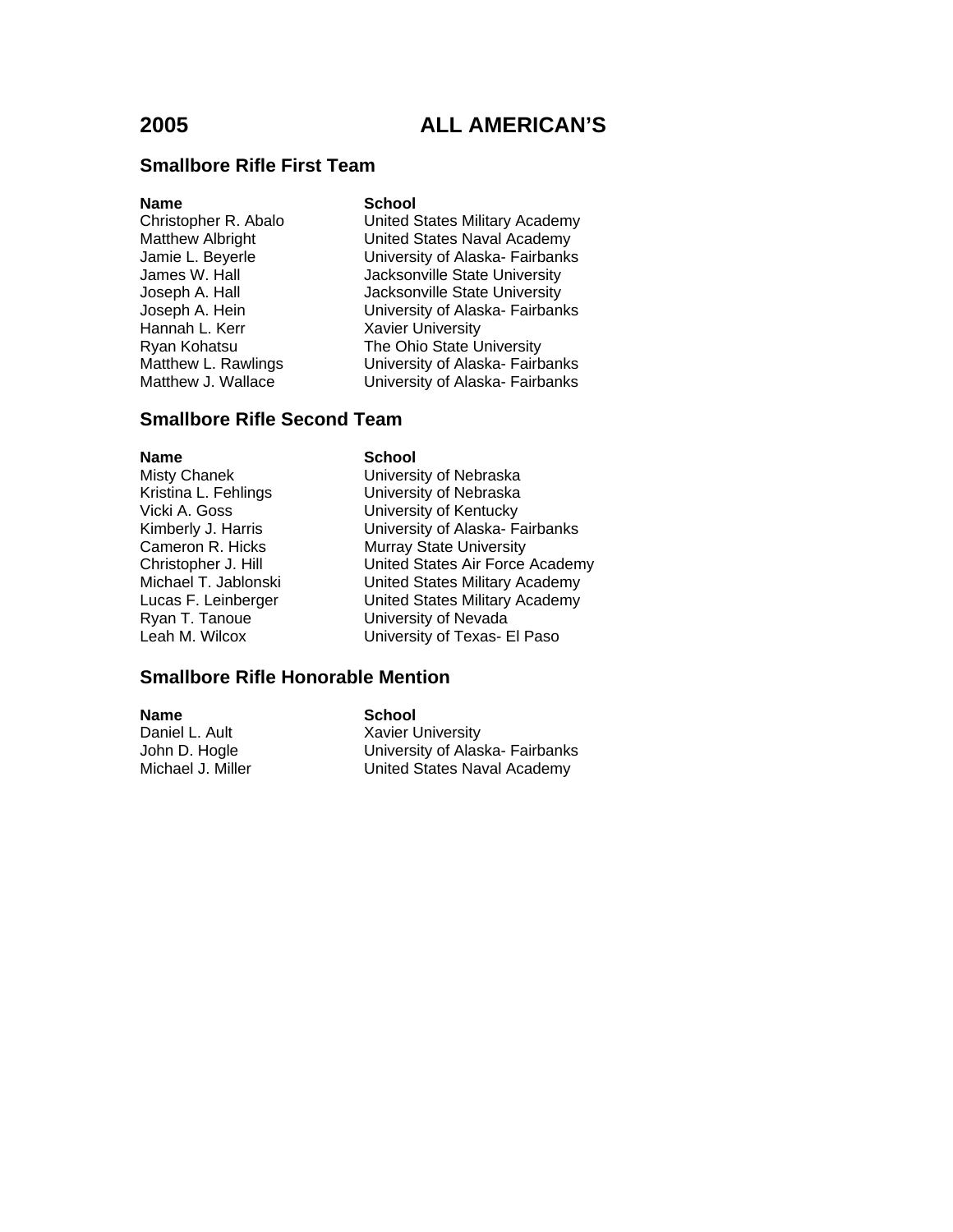## **Air Rifle First Team**

Ryan T. Tanoue **B. Edgel L. Tanoue**<br>Elizabeth A. Tidmore **B. Elizabeth A. Tidmore** 

### **Name** School

Christopher R. Abalo United States Military Academy Matthew Albright **National Communist United States Naval Academy**<br>Kari L. Baldwin **National Macksonville State University** Jacksonville State University Jamie L. Beyerle University of Alaska- Fairbanks Kristina L. Fehlings<br>
Joseph A. Hall State University of Nebraska<br>
Jacksonville State University Joseph A. Hall Jacksonville State University<br>Matthew L. Rawlings University of Alaska- Fairban University of Alaska- Fairbanks University of Memphis Matthew J. Wallace **University of Alaska- Fairbanks** 

### **Air Rifle Second Team**

**Name**<br>
David E. Amiot<br>
David E. Amiot

United States Military Academy Kate E. Benjamin University of Memphis Sarah J. Bergman Vinited States Naval Academy<br>
Misty Chanek Viniversity of Nebraska University of Nebraska James W. Hall **Jacksonville State University** Joseph A. Hein University of Alaska- Fairbanks<br>Michael T. Jablonski United States Military Academy United States Military Academy Ryan Kohatsu The Ohio State University Robert R. Purdy Murray State University Eva S. Richert University of Nebraska

## **Air Rifle Honorable Mention**

**Name School**<br> **Paul A. Charbonneau United S** Kimberly M. Chrostowski<br>Raymond J. Geyer Jennifer M. Lorenzen<br>
Christopher Schneider<br>
United States Naval Aca

United States Military Academy<br>University of Nebraska University of Kentucky United States Naval Academy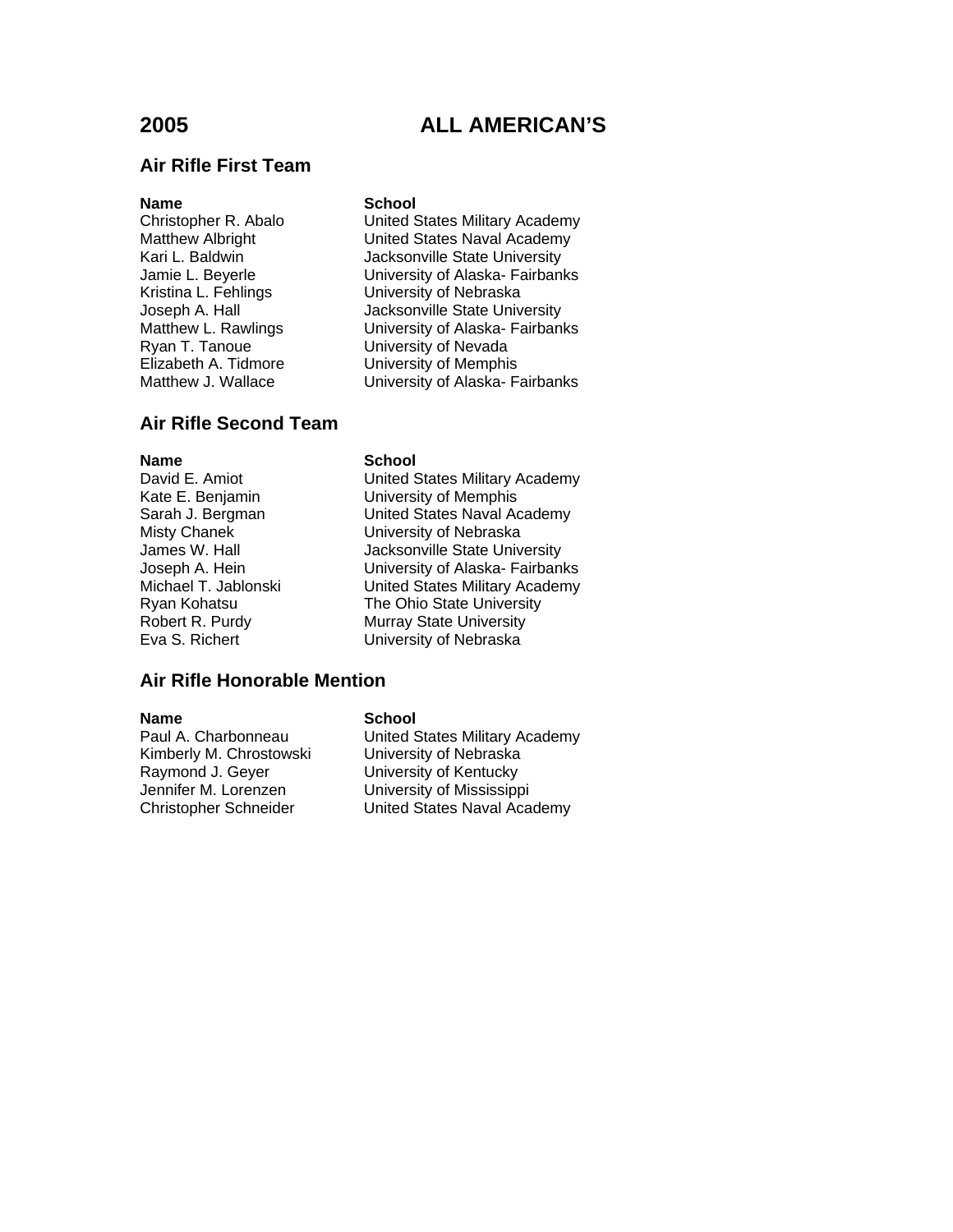## **Free Pistol First Team**

| <b>Name</b>          | <b>School</b>                         |
|----------------------|---------------------------------------|
| Michael J. Gleeson   | United States Naval Academy           |
| Javier Roman         | The Citadel                           |
| David R. Schannon    | Massachusetts Institute of Technology |
| Quinndon K. Sparks   | University of Utah                    |
| Jennifer L. Trickett | The Ohio State University             |
|                      |                                       |

## **Free Pistol Second Team**

| Name               | <b>School</b>                           |
|--------------------|-----------------------------------------|
| Jeff D. Favour     | <b>Texas State Technical College</b>    |
| Levi N. Hendrix    | Northeast Mississippi Community College |
| L. Michael Horvath | Massachusetts Institute of Technology   |
| Maxwell B. Pappas  | United States Military Academy          |
| Robert I. Sickler  | United States Military Academy          |

## **Free Pistol Honorable Mention**

| <b>Name</b>         | <b>School</b>                  |
|---------------------|--------------------------------|
| Anthony J. Douglass | The Ohio State University      |
| Teresa M. Meyer     | The Ohio State University      |
| Matthew B. Neyland  | United States Military Academy |

## **Standard Pistol First Team**

| <b>Name</b>          | <b>School</b>                     |
|----------------------|-----------------------------------|
| Anthony J. Douglass  | The Ohio State University         |
| Teresa M. Meyer      | The Ohio State University         |
| Maxwell B. Pappas    | United States Military Academy    |
| Ryan B. Popiel       | United States Coast Guard Academy |
| Jennifer L. Trickett | The Ohio State University         |
|                      |                                   |
|                      |                                   |

### **Standard Pistol Second Team**

**Name**<br>
David H. Bennett<br>
David H. Bennett<br> **School** 

David H. Bennett United State Naval Academy<br>Michael J. Gleeson United States Naval Academy United States Naval Academy Levi N. Hendrix **Northeast Mississippi Community College** Walter C. Lin Massachusetts Institute of Technology<br>Nicole M. Murtaugh United States Coast Guard Academy United States Coast Guard Academy

## **Standard Pistol Honorable Mention**

| <b>Name</b>       | School                                |
|-------------------|---------------------------------------|
| Jeff D. Favour    | <b>Texas States Technical College</b> |
| Charles E. Mardis | The Ohio State University             |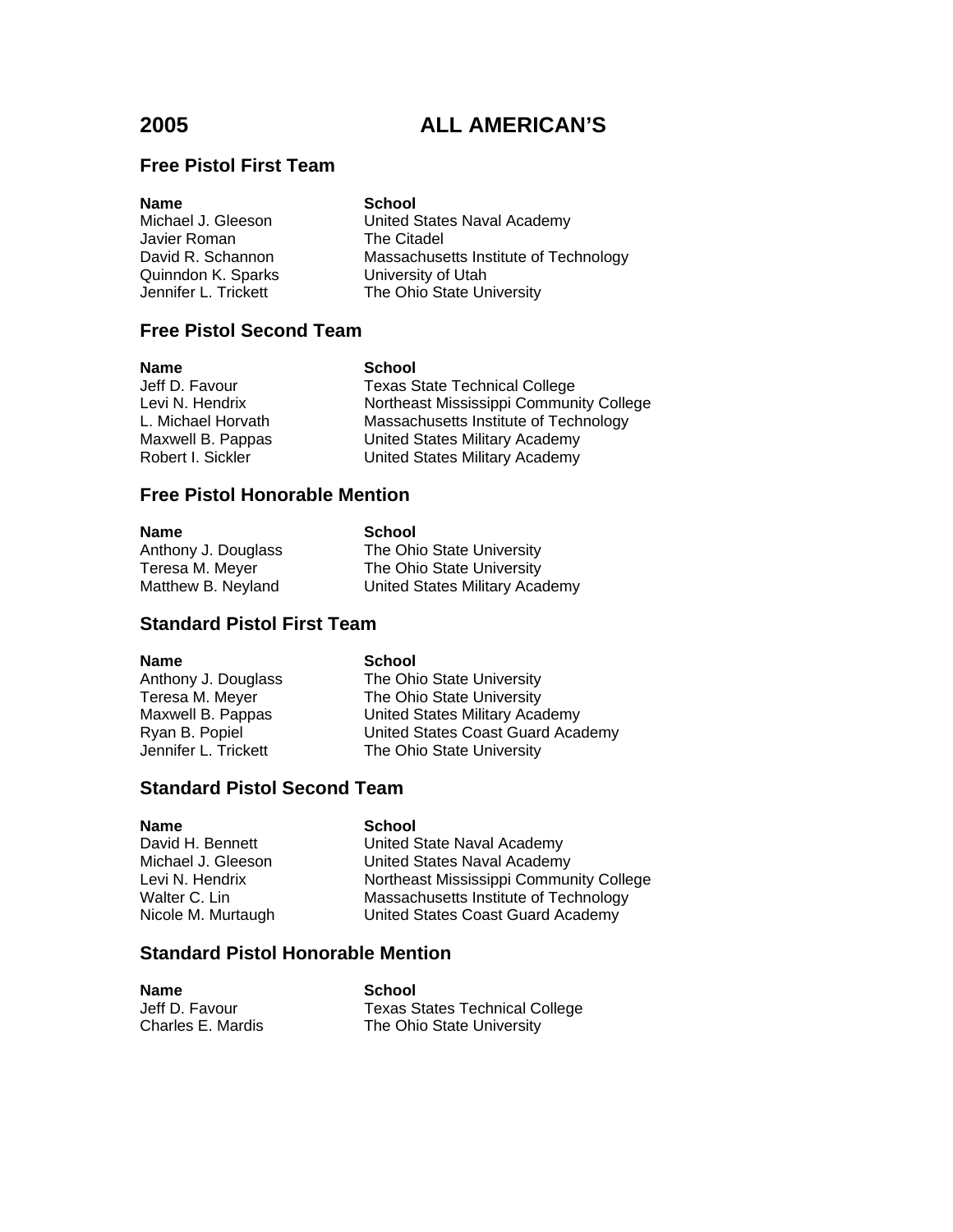## **Air Pistol First Team**

| <b>Name</b>          | <b>School</b>                          |
|----------------------|----------------------------------------|
| Ashley C. Davis      | University of Utah                     |
| Michael J. Gleeson   | United State Naval Academy             |
| L. Michael Horvath   | Massachusetts Institute of Technology  |
| Teresa M. Meyer      | The Ohio State University              |
| Maxwell B. Pappas    | United States Military Academy         |
| Javier Roman         | The Citadel                            |
| David R. Schannon    | Massachusetts Institutes of Technology |
| Jennifer L. Trickett | The Ohio State University              |

## **Air Pistol Second Team**

**Name** School<br>Anthony J. Douglass The Ohi Kristina Kask Garrett College

The Ohio State University Jeff D. Favour Texas State Technical College Levi N. Hendrix **Northeast Mississippi Community College** Walter C. Lin Massachusetts Institute of Technology<br>Christopher R. Miller United States Naval Academy Christopher R. Miller United States Naval Academy<br>
Leslie C. Nelson University of Utah University of Utah

### **Air Pistol Honorable Mention**

**Name**<br>
David H. Bennett<br>
United S

United States Naval Academy Larry E. Camp, Jr. United States Naval Academy Gail A. Kollhoff **Cancel Accord Contract Contract Accord Contract Accord Contract Contract Contract Contract Contract Contract Contract Contract Decision Nassachusetts Institute of Technical Accord Contract Contract Contra** Diana Nee Massachusetts Institute of Technology<br>Matthew B. Neyland United States Military Academy United States Military Academy Robert I. Sickler **United States Military Academy**